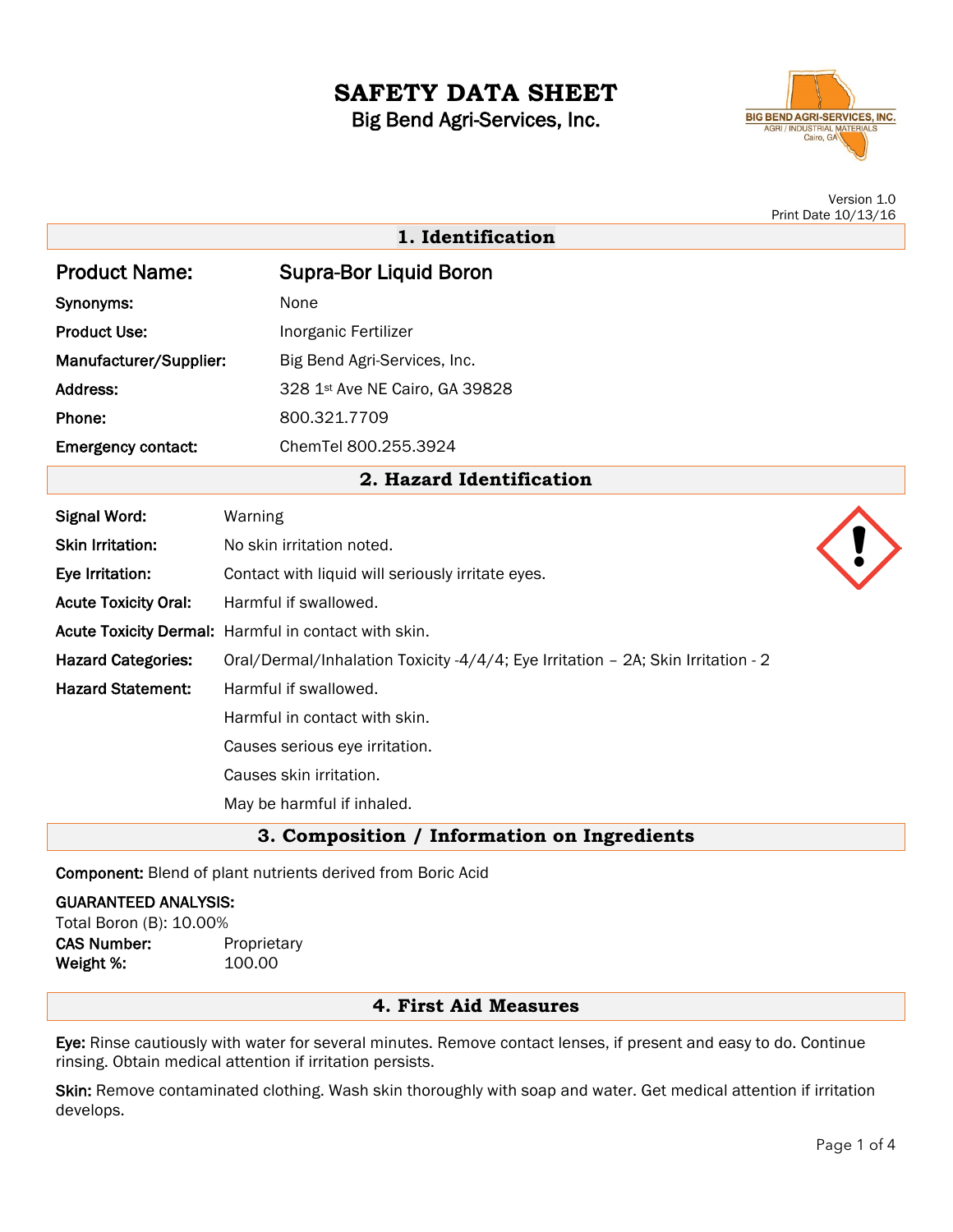Inhalation: Move to fresh air. Obtain medical attention if irritation develops.

Ingestion: Drink large volumes of water. Call a physician or poison control center.

Indication of Immediate Medical Attention and Special Treatment Needed: In the event of an adverse response, treatment should be directed toward control of the symptoms and the clinical condition of the patient.

### **5. Fire Fighting Measures**

Extinguishing Media: Non-combustible product. Use extinguishing media for underlying cause of fire.

Specific Hazards Arising from the Chemical: Product may release carbon dioxide and carbon monoxide under fire conditions.

Special Fire Fight Proc: Wear positive-pressure self-contained breathing apparatus and full protective clothing. Use water spray to keep fire-exposed containers cool.

#### **6. Accidental Release Measures**

Personal Precautions: Avoid contact with skin and eyes. Keep unnecessary personnel out of area.

Protective Equipment: NIOSH-approved respirator for ammonia gas if mist or spray is present, impervious gloves, splash-proof goggles, impervious apron and footwear. Safety shower and eyewash should be available.

Emergency Procedures: Do not contaminate water supplies, lakes, streams, ponds or drains with spilled product.

Methods and Materials for Containment and Cleanup: Contain spill. If uncontaminated, collect and reuse product. If contaminated, absorb on sand or clay and place in a recovery drum for proper disposal.

## **7. Handling and Storage**

Precautions for Safe Handling: Do not contaminate water sources by runoff from cleaning of equipment, disposal of equipment wash water or spray waste. Avoid containers, piping or fittings made of copper-containing alloys or galvanized metals.

Conditions for Safe Storage: Keep out of reach of children. Do not store with food, feed or other material to be used or consumed by humans or animals. Use within 6 months of purchase date. Store unblended in original containers.

#### **8. Exposure Controls / Personal Protection**

TLV/PEL: Borates, tetra, sodium salts, decahydrate - TLV 1 mg/m3 (respirable solid)

Appropriate Engineering Controls: Local exhaust should be sufficient.

Personal Protective Equipment: Impervious gloves, splash-proof goggles, impervious apron and footwear. Safety shower and eyewash should be available.

# **9. Physical and Chemical Properties**

Odor/Appearance: Light amber liquid with amine odor.

Flash Point, 0F: Not flammable

Boiling Point, 0F: Not applicable

Melting Point (Freezing point), <sup>o</sup> C: <32 Degrees F

Vapor Pressure, mm Hg @ 20ºC: Not applicable

Vapor Density: Not applicable

Solubility in Water: Soluble

Molecular Formula: Not applicable, formulated mixture.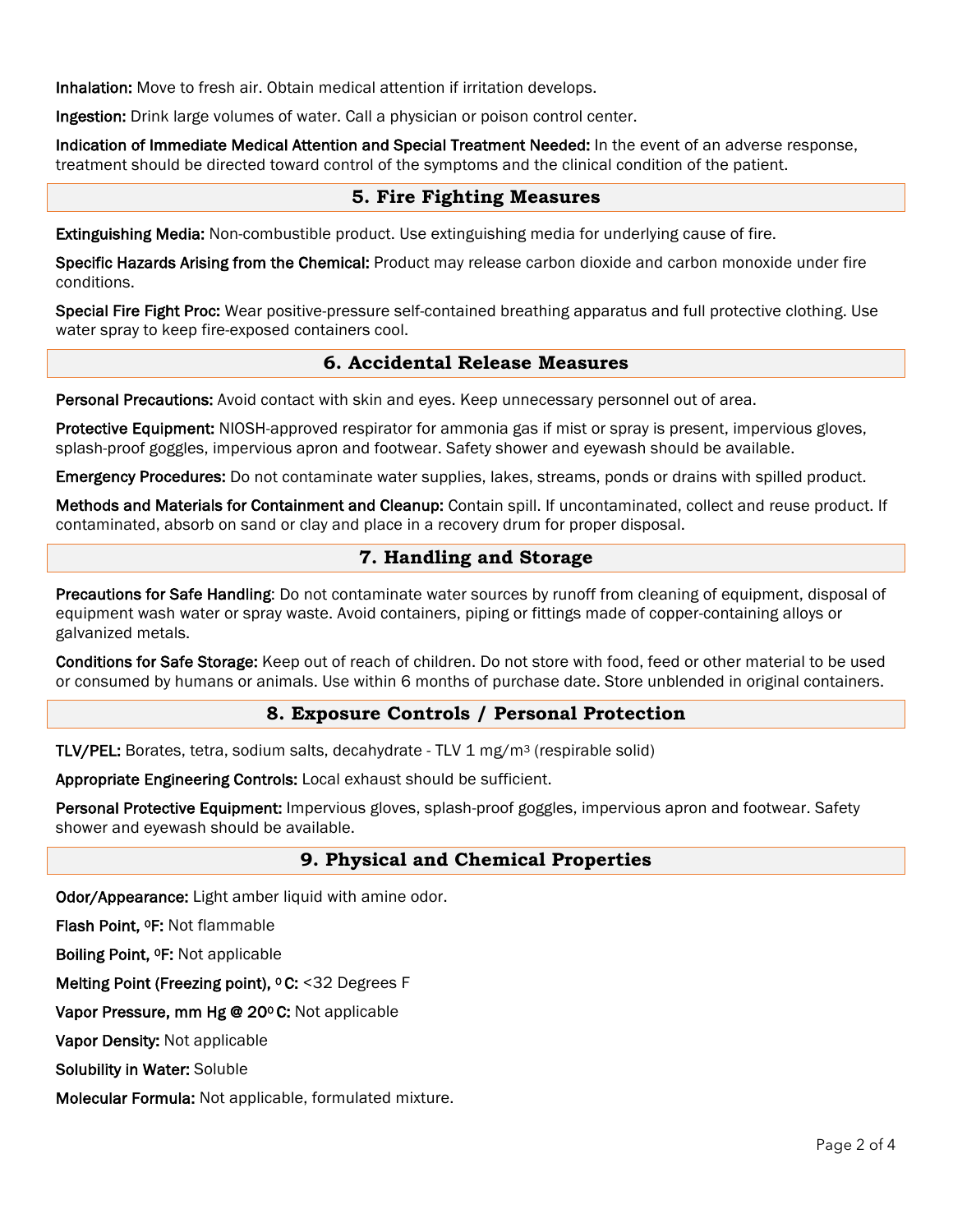Specific Gravity: 1.33

pH: 7.4-8.0

Flammable Limits (approximate volume % in air): Not applicable

Auto-ignition Temperature: Not applicable

Decomposition temperature: No information found

# **10. Stability and Reactivity**

Reactivity: No information found

Chemical Stability: Stable

Hazardous Decomposition Products: Product may release carbon dioxide and carbon monoxide under fire conditions.

Hazardous Polymerization: Will not occur

Conditions to Avoid: Avoid high temperatures above 105 Degrees F., or greater acid contamination.

Incompatible Materials: Avoid mixing or intimate contact with strong acidic materials.

# **11. Toxicological Information**

Acute Toxicity (Oral LD50): Harmful if swallowed.

Acute Toxicity (Dermal LD50): Harmful in contact with skin.

Acute Toxicity Inhalation LC50: Harmful if inhaled.

Likely Routes of Exposure: Skin, eyes, inhalation, ingestion

Skin Irritation: Prolonged or repeated contact may irritate skin.

Eye Irritation: Liquid contact will may irritate. If mist if formed, it may also irritate.

Skin Sensitization: Not listed as a skin sensitizer.

Carcinogenic: Not listed by IARC, NTP or OSHA.

Chronic Effects: None currently known.

Other Hazards: None currently known.

#### **12. Ecological Information**

Eco-toxicity: No information found

Persistence and Degradability: No information found

Bio-accumulative Potential: No information found

Mobility in Soil: No information found

Other Adverse Effects: Do not overly apply to crop.

#### **13. Disposal Considerations**

Waste Disposal Method: This material must be disposed of according to Federal, State or Local procedures under the Resource Conservation and Recovery Act. Product may be recovered and applied to the soil as a fertilizer source on crop land using professional best management practices.